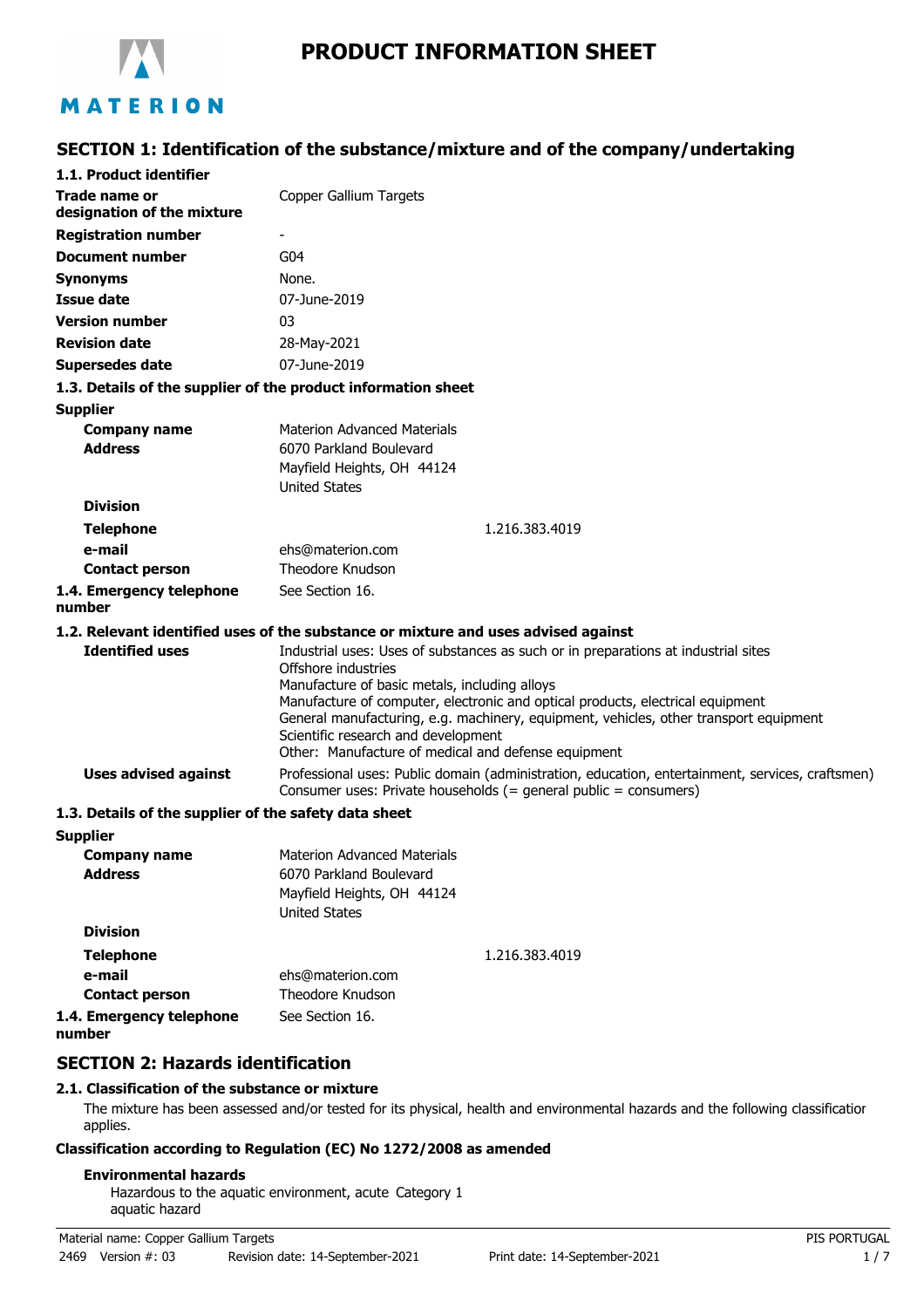| Hazardous to the aquatic environment,<br>long-term aquatic hazard |                                 | Category 1                                                 |                                                                                                                                                                                                                                                                       |              |
|-------------------------------------------------------------------|---------------------------------|------------------------------------------------------------|-----------------------------------------------------------------------------------------------------------------------------------------------------------------------------------------------------------------------------------------------------------------------|--------------|
| <b>Hazard summary</b>                                             |                                 |                                                            | The material as sold in solid form is generally not considered hazardous. However, if the process<br>involves grinding, melting, cutting or any other process that causes a release of dust or fumes,<br>hazardous levels of airborne particulate could be generated. |              |
| 2.2. Label elements                                               |                                 |                                                            |                                                                                                                                                                                                                                                                       |              |
| Label according to Regulation (EC) No. 1272/2008 as amended       |                                 |                                                            |                                                                                                                                                                                                                                                                       |              |
| <b>Contains:</b>                                                  |                                 |                                                            | COPPER FLAKES (COATED WITH ALIPHATIC ACID), Gallium                                                                                                                                                                                                                   |              |
| <b>Hazard pictograms</b>                                          | None.                           |                                                            |                                                                                                                                                                                                                                                                       |              |
| <b>Signal word</b>                                                | None.                           |                                                            |                                                                                                                                                                                                                                                                       |              |
| <b>Hazard statements</b>                                          |                                 | The mixture does not meet the criteria for classification. |                                                                                                                                                                                                                                                                       |              |
| <b>Precautionary statements</b><br><b>Prevention</b>              |                                 |                                                            |                                                                                                                                                                                                                                                                       |              |
| P <sub>264</sub>                                                  | Wash thoroughly after handling. |                                                            |                                                                                                                                                                                                                                                                       |              |
| <b>Response</b>                                                   |                                 |                                                            |                                                                                                                                                                                                                                                                       |              |
| $P305 + P351 + P338$                                              | easy to do. Continue rinsing.   |                                                            | If in eyes: Rinse cautiously with water for several minutes. Remove contact lenses, if present and                                                                                                                                                                    |              |
| <b>Storage</b>                                                    |                                 |                                                            |                                                                                                                                                                                                                                                                       |              |
| P405                                                              | Store locked up.                |                                                            |                                                                                                                                                                                                                                                                       |              |
| <b>Disposal</b>                                                   |                                 |                                                            |                                                                                                                                                                                                                                                                       |              |
| P501                                                              |                                 |                                                            | Dispose of contents/container in accordance with local/regional/national/international regulations.                                                                                                                                                                   |              |
| <b>Supplemental label</b><br>information                          |                                 |                                                            | For further information, please contact the Product Stewardship Department at +1.216.383.4019.                                                                                                                                                                        |              |
| 2.3. Other hazards                                                |                                 | Not a PBT or vPvB substance or mixture.                    |                                                                                                                                                                                                                                                                       |              |
| <b>SECTION 3: Composition/information on ingredients</b>          |                                 |                                                            |                                                                                                                                                                                                                                                                       |              |
| 3.2. Mixtures                                                     |                                 |                                                            |                                                                                                                                                                                                                                                                       |              |
| <b>General information</b>                                        |                                 |                                                            |                                                                                                                                                                                                                                                                       |              |
| <b>Chemical name</b>                                              | $\frac{0}{0}$                   | CAS-No. / EC<br>No.                                        | <b>REACH Registration No. Index No.</b>                                                                                                                                                                                                                               | <b>Notes</b> |
| COPPER FLAKES (COATED WITH<br>ALIPHATIC ACID)                     | $55 - 85$                       | 7440-50-8<br>231-159-6                                     | 01-2119480154-42-0080                                                                                                                                                                                                                                                 |              |
|                                                                   | <b>Classification: -</b>        |                                                            |                                                                                                                                                                                                                                                                       |              |
| Gallium                                                           | $15 - 45$                       | 7440-55-3                                                  |                                                                                                                                                                                                                                                                       |              |

### **SECTION 4: First aid measures**

**General information**

If you feel unwell, seek medical advice (show the label where possible). Ensure that medical personnel are aware of the material(s) involved, and take precautions to protect themselves. **4.1. Description of first aid measures**

## **Inhalation** Move to fresh air. Call a physician if symptoms develop or persist. **Skin contact** Get medical attention if irritation develops and persists. **Eye contact** Rinse with water. Get medical attention if irritation develops or persists. **Ingestion** Rinse mouth. Get medical attention if symptoms occur. **4.2. Most important** Direct contact with eyes may cause temporary irritation. **symptoms and effects, both acute and delayed 4.3. Indication of any** Treat symptomatically. **immediate medical attention and special treatment needed SECTION 5: Firefighting measures**

**Classification:** Skin Corr. 1C;H314, Eye Dam. 1;H318

-Gallium -7440-55-3

231-163-8

| General fire hazards                                        | No unusual fire or explosion hazards noted. |
|-------------------------------------------------------------|---------------------------------------------|
| 5.1. Extinguishing media<br>Suitable extinguishing<br>media | Powder. Dry sand.                           |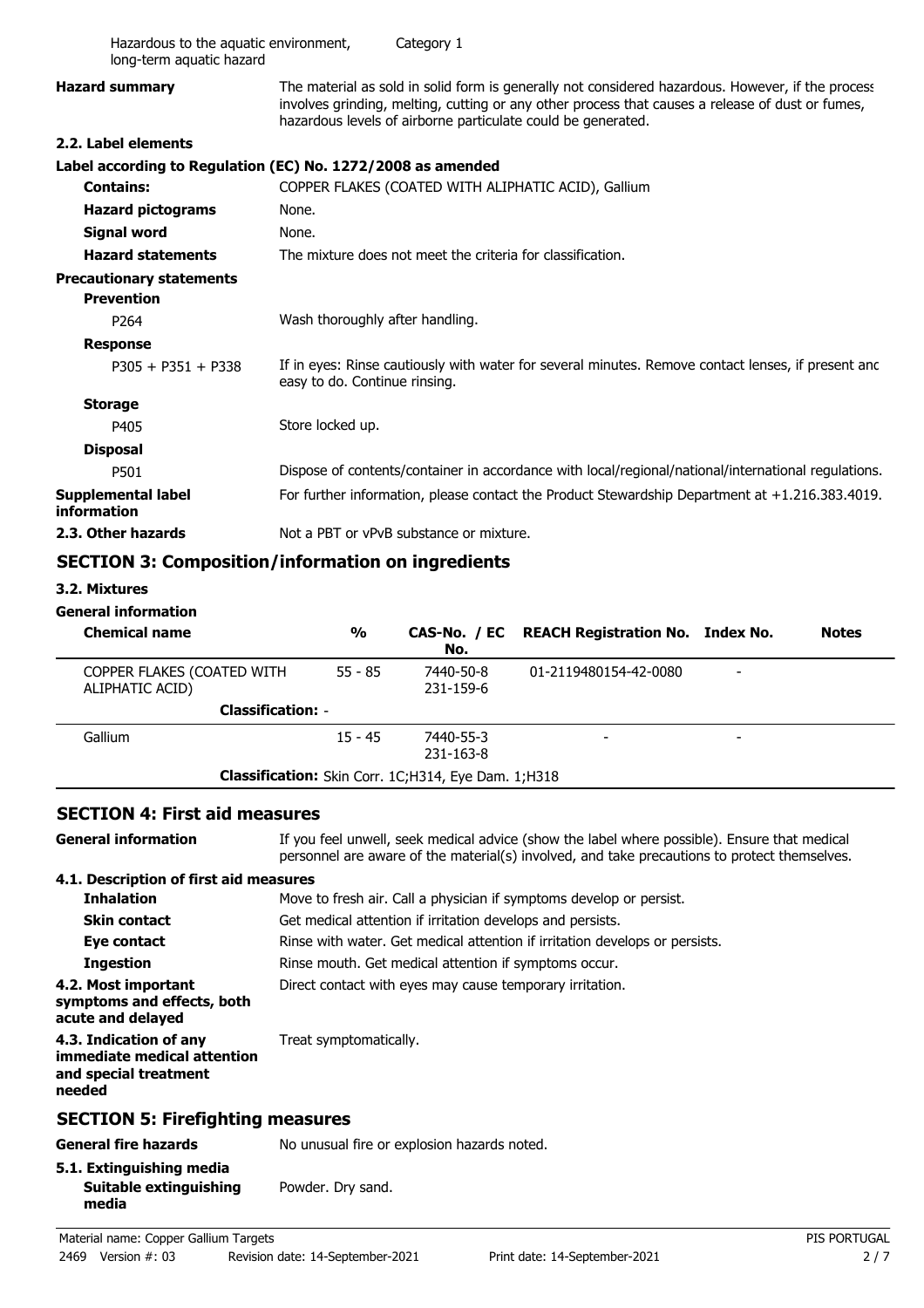| Unsuitable extinguishing<br>media                                                          | Do not use water jet as an extinguisher, as this will spread the fire.                        |
|--------------------------------------------------------------------------------------------|-----------------------------------------------------------------------------------------------|
| 5.2. Special hazards arising<br>from the substance or<br>mixture                           | This product is not flammable.                                                                |
| 5.3. Advice for firefighters<br><b>Special protective</b><br>equipment for<br>firefighters | Self-contained breathing apparatus and full protective clothing must be worn in case of fire. |
| <b>Special firefighting</b><br>procedures                                                  | Use water spray to cool unopened containers.                                                  |
| <b>Specific methods</b>                                                                    | Use standard firefighting procedures and consider the hazards of other involved materials.    |

## **SECTION 6: Accidental release measures**

#### **6.1. Personal precautions, protective equipment and emergency procedures** Wear appropriate protective equipment and clothing during clean-up. Ensure adequate ventilation. For personal protection, see section 8 of the PIS. **For non-emergency personnel For emergency** Keep unnecessary personnel away. **responders** Avoid release to the environment. Inform appropriate managerial or supervisory personnel of all environmental releases. **6.2. Environmental precautions 6.3. Methods and material for** Stop the flow of material, if this is without risk. **containment and cleaning up 6.4. Reference to other** For personal protection, see section 8 of the PIS. For waste disposal, see section 13 of the PIS. **sections**

## **SECTION 7: Handling and storage**

| 7.1. Precautions for safe<br>handling                                          | Provide adequate ventilation. Avoid prolonged exposure. Wear appropriate personal protective<br>equipment. Avoid release to the environment. |
|--------------------------------------------------------------------------------|----------------------------------------------------------------------------------------------------------------------------------------------|
| 7.2. Conditions for safe<br>storage, including any<br><i>incompatibilities</i> | Store locked up.                                                                                                                             |
| 7.3. Specific end use(s)                                                       | Not available.                                                                                                                               |

## **SECTION 8: Exposure controls/personal protection**

### **8.1. Control parameters**

### **Occupational exposure limits**

| <b>Components</b>                                                | Portugal. VLEs. Norm on occupational exposure to chemical agents (NP 1796)<br><b>Type</b>                                                                                                                                                                                                                                                                                                                                                                                                        | <b>Value</b> | Form           |
|------------------------------------------------------------------|--------------------------------------------------------------------------------------------------------------------------------------------------------------------------------------------------------------------------------------------------------------------------------------------------------------------------------------------------------------------------------------------------------------------------------------------------------------------------------------------------|--------------|----------------|
| COPPER FLAKES (COATED<br>WITH ALIPHATIC ACID)<br>(CAS 7440-50-8) | <b>TWA</b>                                                                                                                                                                                                                                                                                                                                                                                                                                                                                       | 1 mg/m $3$   | Dust and mist. |
|                                                                  |                                                                                                                                                                                                                                                                                                                                                                                                                                                                                                  | $0,2$ mg/m3  | Fume.          |
| <b>Biological limit values</b>                                   | No biological exposure limits noted for the ingredient(s).                                                                                                                                                                                                                                                                                                                                                                                                                                       |              |                |
| <b>Recommended monitoring</b><br>procedures                      | Follow standard monitoring procedures.                                                                                                                                                                                                                                                                                                                                                                                                                                                           |              |                |
| Derived no effect levels<br>(DNELs)                              | Not available.                                                                                                                                                                                                                                                                                                                                                                                                                                                                                   |              |                |
| <b>Predicted no effect</b><br>concentrations (PNECs)             | Not available.                                                                                                                                                                                                                                                                                                                                                                                                                                                                                   |              |                |
| 8.2. Exposure controls                                           |                                                                                                                                                                                                                                                                                                                                                                                                                                                                                                  |              |                |
| <b>Appropriate engineering</b><br>controls                       | Good general ventilation (typically 10 air changes per hour) should be used. Ventilation rates should<br>be matched to conditions. If applicable, use process enclosures, local exhaust ventilation, or other<br>engineering controls to maintain airborne levels below recommended exposure limits. If exposure<br>limits have not been established, maintain airborne levels to an acceptable level. Eye wash facilities<br>and emergency shower must be available when handling this product. |              |                |
|                                                                  | Individual protection measures, such as personal protective equipment                                                                                                                                                                                                                                                                                                                                                                                                                            |              |                |
| <b>General information</b>                                       | Wear suitable protective clothing.                                                                                                                                                                                                                                                                                                                                                                                                                                                               |              |                |
| Eye/face protection                                              | Wear approved safety glasses, goggles, face shield and/or welder's helmet when risk of eye injury<br>is present, particularly during operations that generate dust, mist or fume.                                                                                                                                                                                                                                                                                                                |              |                |
| <b>Skin protection</b>                                           |                                                                                                                                                                                                                                                                                                                                                                                                                                                                                                  |              |                |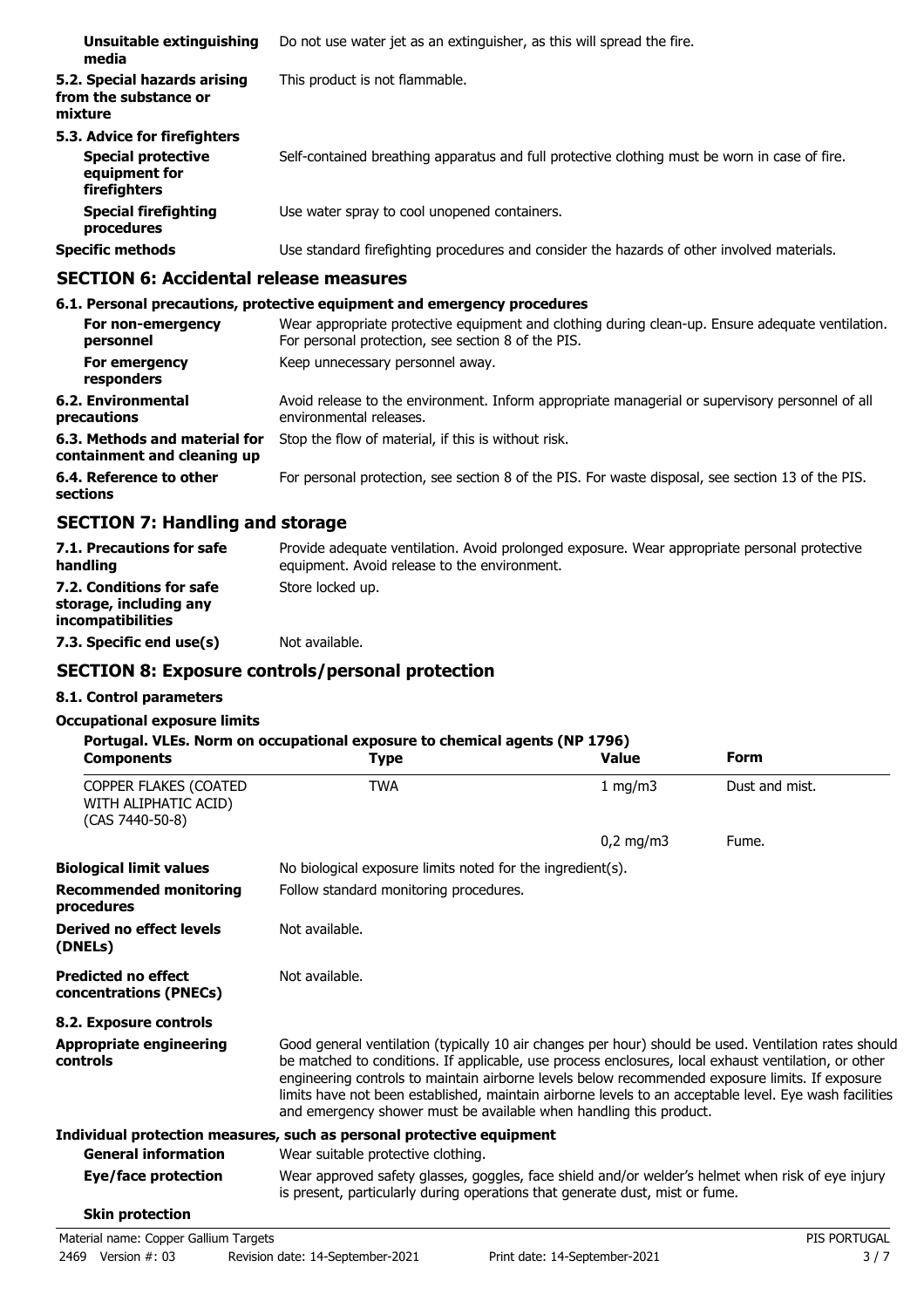| - Hand protection                         | Wear gloves to prevent metal cuts and skin abrasions during handling.                                                                                                                                                                                      |
|-------------------------------------------|------------------------------------------------------------------------------------------------------------------------------------------------------------------------------------------------------------------------------------------------------------|
| - Other                                   | Wear necessary protective equipment.                                                                                                                                                                                                                       |
| <b>Respiratory protection</b>             | In case of insufficient ventilation, wear suitable respiratory equipment.                                                                                                                                                                                  |
| <b>Thermal hazards</b>                    | Not applicable.                                                                                                                                                                                                                                            |
| <b>Hygiene measures</b>                   | Keep away from food and drink. Always observe good personal hygiene measures, such as washing<br>after handling the material and before eating, drinking, and/or smoking. Routinely wash work<br>clothing and protective equipment to remove contaminants. |
| <b>Environmental exposure</b><br>controls | Environmental manager must be informed of all major releases.                                                                                                                                                                                              |

# **SECTION 9: Physical and chemical properties**

## **9.1. Information on basic physical and chemical properties**

| <b>Appearance</b>                                    | Solid.                                                   |
|------------------------------------------------------|----------------------------------------------------------|
| <b>Physical state</b>                                | Solid.                                                   |
| <b>Form</b>                                          | Solid.                                                   |
| Colour                                               | Brass.                                                   |
| <b>Odour</b>                                         | None.                                                    |
| <b>Odour threshold</b>                               | Not applicable.                                          |
| рH                                                   | Not applicable.                                          |
| <b>Melting point/freezing point</b>                  | 485 - 980 °C (905 - 1796 °F) estimated / Not applicable. |
| <b>Initial boiling point and</b><br>boiling range    | Not applicable.                                          |
| <b>Flash point</b>                                   | Not applicable.                                          |
| <b>Evaporation rate</b>                              | Not applicable.                                          |
| <b>Flammability (solid, gas)</b>                     | Not applicable.                                          |
| <b>Upper/lower flammability or explosive limits</b>  |                                                          |
| <b>Flammability limit - lower</b><br>(%)             | Not applicable.                                          |
| <b>Flammability limit - lower</b><br>(%) temperature | Not applicable.                                          |
| <b>Flammability limit -</b><br>upper $(\% )$         | Not applicable.                                          |
| <b>Flammability limit -</b><br>upper (%) temperature | Not applicable.                                          |
| <b>Explosive limit - lower (</b><br>%)               | Not applicable.                                          |
| <b>Explosive limit - lower (</b><br>%) temperature   | Not applicable.                                          |
| <b>Explosive limit - upper</b><br>(%)                | Not applicable.                                          |
| <b>Explosive limit - upper (</b><br>%) temperature   | Not applicable.                                          |
| <b>Vapour pressure</b>                               | Not applicable.                                          |
| <b>Vapour density</b>                                | Not applicable.                                          |
| <b>Relative density</b>                              | Not applicable.                                          |
| Solubility(ies)                                      |                                                          |
| <b>Solubility (water)</b>                            | Insoluble.                                               |
| <b>Partition coefficient</b><br>(n-octanol/water)    | Not applicable.                                          |
| <b>Auto-ignition temperature</b>                     | Not applicable.                                          |
| <b>Decomposition temperature</b>                     | Not applicable.                                          |
| <b>Viscosity</b>                                     | Not applicable.                                          |
| <b>Explosive properties</b>                          | Not explosive.                                           |
| <b>Oxidising properties</b>                          | Not oxidising.                                           |
| 9.2. Other information                               |                                                          |
| <b>Density</b>                                       | 7,20 - 8,30 g/cm3 estimated                              |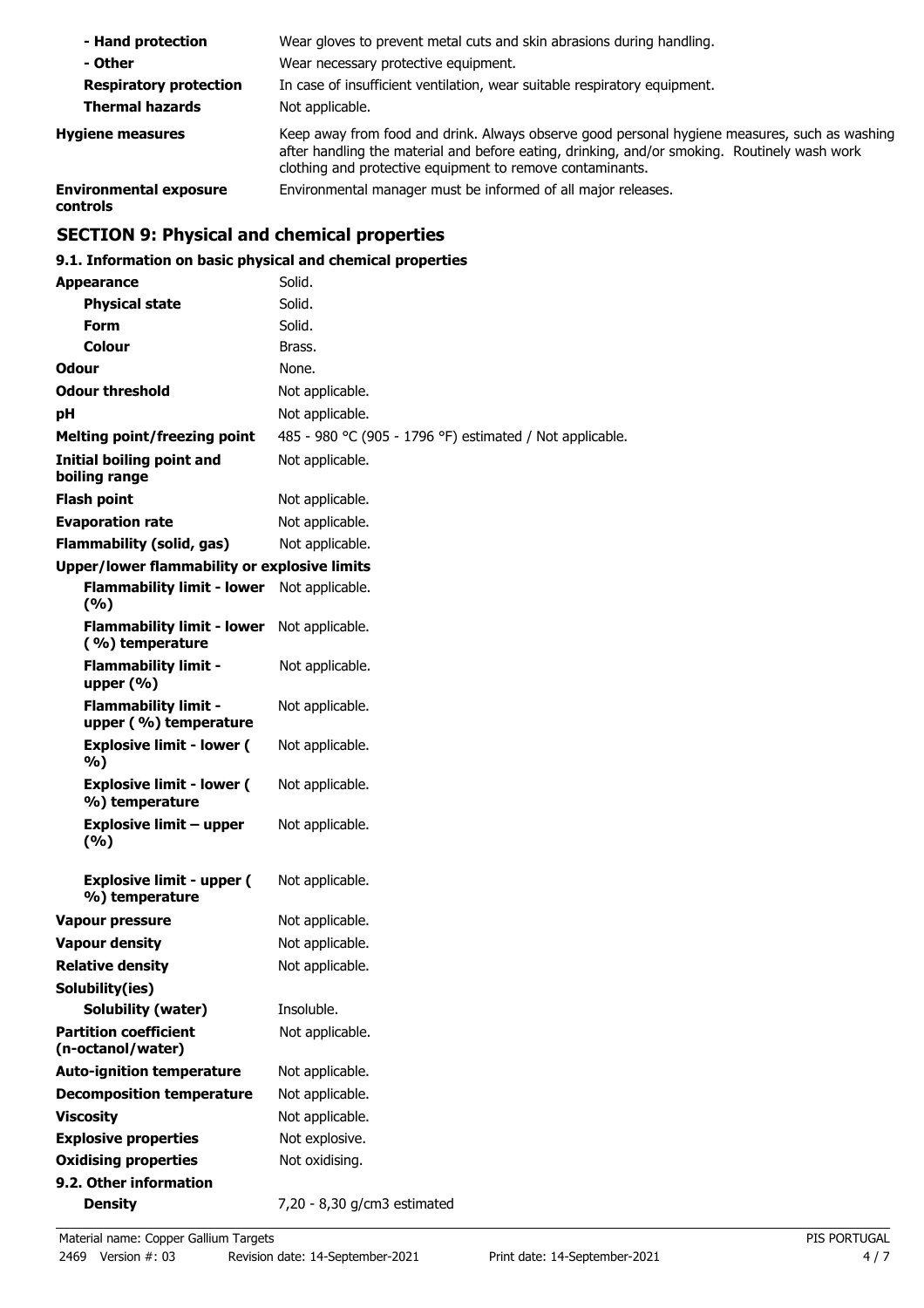| <b>Flammability</b>     | Not applicable. |
|-------------------------|-----------------|
| <b>Specific gravity</b> | 7,92 estimated  |

## **SECTION 10: Stability and reactivity**

| 10.1. Reactivity                            | The product is stable and non-reactive under normal conditions of use, storage and transport. |
|---------------------------------------------|-----------------------------------------------------------------------------------------------|
| 10.2. Chemical stability                    | Material is stable under normal conditions.                                                   |
| 10.3. Possibility of hazardous<br>reactions | No dangerous reaction known under conditions of normal use.                                   |
| 10.4. Conditions to avoid                   | Contact with incompatible materials.                                                          |
| 10.5. Incompatible materials                | Acids. Bases.                                                                                 |
| 10.6. Hazardous<br>decomposition products   | No hazardous decomposition products are known.                                                |

## **SECTION 11: Toxicological information**

**General information CCCUPATION** Occupational exposure to the substance or mixture may cause adverse effects.

### **Information on likely routes of exposure**

| <b>Inhalation</b>   | Prolonged inhalation may be harmful.          |  |
|---------------------|-----------------------------------------------|--|
| <b>Skin contact</b> | Not relevant, due to the form of the product. |  |
| Eye contact         | Not relevant, due to the form of the product. |  |
| <b>Ingestion</b>    | Not relevant, due to the form of the product. |  |
| Symptoms            | None known.                                   |  |

### **11.1. Information on toxicological effects**

| <b>Acute toxicity</b>                                 | None known.                                                                  |
|-------------------------------------------------------|------------------------------------------------------------------------------|
| <b>Skin corrosion/irritation</b>                      | Not relevant, due to the form of the product.                                |
| Serious eye damage/eye<br>irritation                  | Not likely, due to the form of the product.                                  |
| <b>Respiratory sensitisation</b>                      | Not a respiratory sensitizer.                                                |
| <b>Skin sensitisation</b>                             | Not a skin sensitiser.                                                       |
| <b>Germ cell mutagenicity</b>                         | Due to partial or complete lack of data the classification is not possible.  |
| Carcinogenicity                                       | Not classifiable as to carcinogenicity to humans.                            |
| <b>Reproductive toxicity</b>                          | This product is not expected to cause reproductive or developmental effects. |
| Specific target organ toxicity<br>- single exposure   | Not classified.                                                              |
| Specific target organ toxicity<br>- repeated exposure | Not classified.                                                              |
| <b>Aspiration hazard</b>                              | Not an aspiration hazard.                                                    |
| Mixture versus substance<br>information               | No information available.                                                    |
| <b>Other information</b>                              | Not available.                                                               |

### **SECTION 12: Ecological information**

| 12.1. Toxicity                                             |             | The product is not classified as environmentally hazardous. |                                 |  |
|------------------------------------------------------------|-------------|-------------------------------------------------------------|---------------------------------|--|
| <b>Product</b>                                             |             | <b>Species</b>                                              | <b>Test Results</b>             |  |
| Copper Gallium Targets                                     |             |                                                             |                                 |  |
| <b>Aquatic</b>                                             |             |                                                             |                                 |  |
| Crustacea                                                  | <b>EC50</b> | Daphnia                                                     | 0,2044 mg/l, 48 hours           |  |
| <b>Fish</b>                                                | <b>LC50</b> | <b>Fish</b>                                                 | 3,0071 mg/l, 96 hours           |  |
| Acute                                                      |             |                                                             |                                 |  |
| Fish                                                       | <b>LC50</b> | <b>Fish</b>                                                 | 0,0382 mg/l, 96 hours estimated |  |
| <b>Components</b>                                          |             | <b>Species</b>                                              | <b>Test Results</b>             |  |
| COPPER FLAKES (COATED WITH ALIPHATIC ACID) (CAS 7440-50-8) |             |                                                             |                                 |  |
| <b>Aquatic</b>                                             |             |                                                             |                                 |  |
| Acute                                                      |             |                                                             |                                 |  |
| Crustacea                                                  | EC50        | Blue crab (Callinectes sapidus)                             | $0,0031$ mg/l                   |  |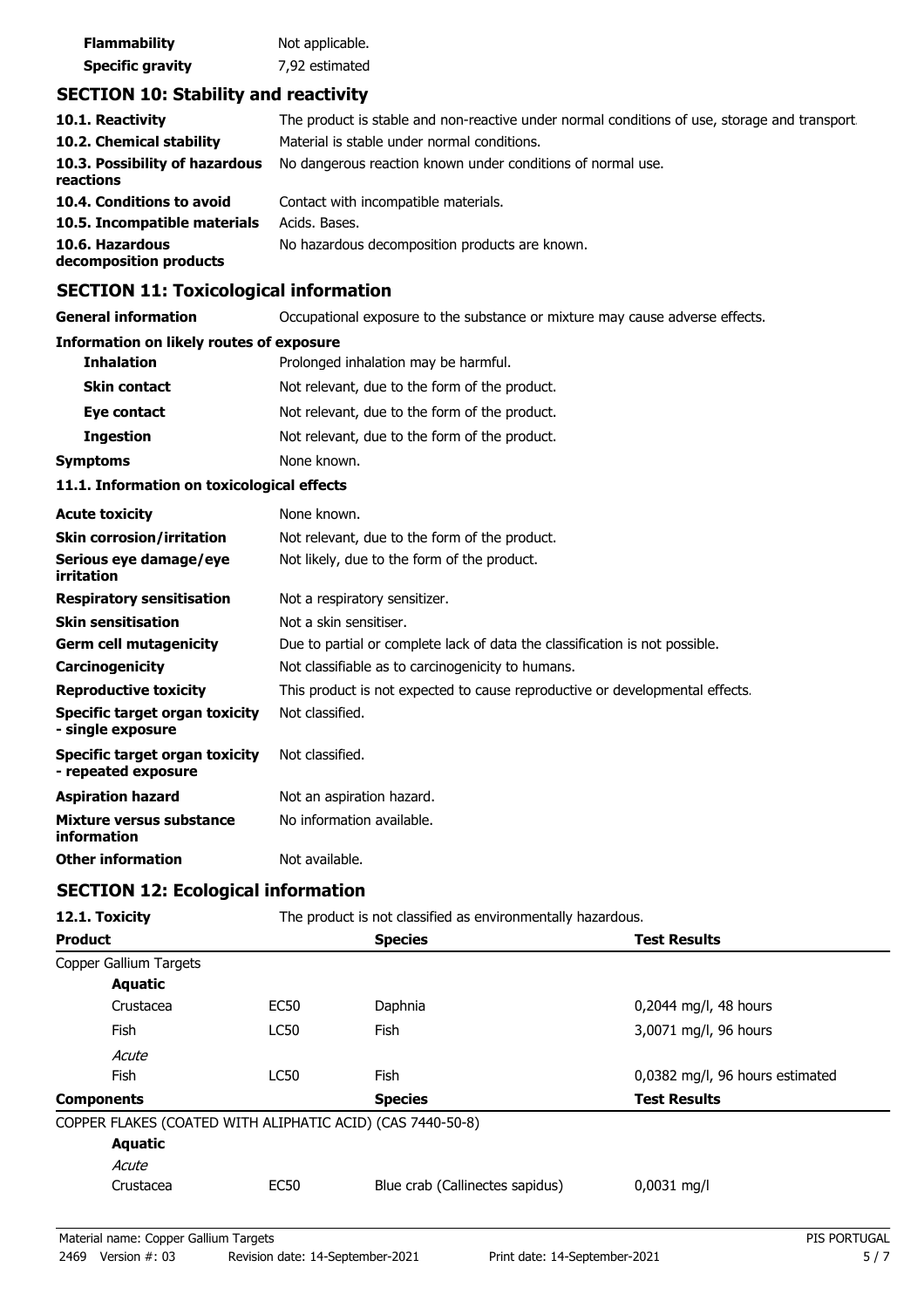| <b>Components</b> |      | <b>Species</b>                                                      | <b>Test Results</b> |
|-------------------|------|---------------------------------------------------------------------|---------------------|
| <b>Fish</b>       | LC50 | Fathead minnow (Pimephales promelas) 0,0219 - 0,0446 mg/l, 96 hours |                     |

\* Estimates for product may be based on additional component data not shown.

| 12.2. Persistence and<br>degradability                    |                                                                                                                                                                                            |  |
|-----------------------------------------------------------|--------------------------------------------------------------------------------------------------------------------------------------------------------------------------------------------|--|
| 12.3. Bioaccumulative<br>potential                        | No data available.                                                                                                                                                                         |  |
| <b>Partition coefficient</b><br>n-octanol/water (log Kow) | Not available.                                                                                                                                                                             |  |
| <b>Bioconcentration factor (BCF)</b>                      | Not available.                                                                                                                                                                             |  |
| 12.4. Mobility in soil                                    | No data available.                                                                                                                                                                         |  |
| 12.5. Results of PBT and<br><b>vPvB</b> assessment        | Not a PBT or vPvB substance or mixture.                                                                                                                                                    |  |
| 12.6. Other adverse effects                               | No other adverse environmental effects (e.g. ozone depletion, photochemical ozone creation<br>potential, endocrine disruption, global warming potential) are expected from this component. |  |

### **SECTION 13: Disposal considerations**

### **13.1. Waste treatment methods**

| <b>Residual waste</b>                  | Whatever cannot be saved for recovery or recycling should be managed in an appropriate and<br>approved waste facility. Processing, use or contamination of this product may change the waste<br>management options. |  |
|----------------------------------------|---------------------------------------------------------------------------------------------------------------------------------------------------------------------------------------------------------------------|--|
| <b>Contaminated packaging</b>          | Since emptied containers may retain product residue, follow label warnings even after container is<br>emptied. Empty containers should be taken to an approved waste handling site for recycling or<br>disposal.    |  |
| EU waste code                          | The Waste code should be assigned in discussion between the user, the producer and the waste<br>disposal company.                                                                                                   |  |
| <b>Disposal</b><br>methods/information | Collect and reclaim or dispose in sealed containers at licensed waste disposal site.                                                                                                                                |  |
| <b>Special precautions</b>             | Dispose in accordance with all applicable regulations.                                                                                                                                                              |  |

### **SECTION 14: Transport information**

### **ADR**

14.1. - 14.6.: Not regulated as dangerous goods.

### **RID**

14.1. - 14.6.: Not regulated as dangerous goods.

#### **ADN**

14.1. - 14.6.: Not regulated as dangerous goods.

### **IATA**

14.1. - 14.6.: Not regulated as dangerous goods.

### **IMDG**

14.1. - 14.6.: Not regulated as dangerous goods.

### **SECTION 15: Regulatory information**

### **15.1. Safety, health and environmental regulations/legislation specific for the substance or mixture**

### **EU regulations**

**Regulation (EC) No. 1005/2009 on substances that deplete the ozone layer, Annex I and II, as amended** Not listed.

**Regulation (EU) 2019/1021 On persistent organic pollutants (recast), as amended**

Not listed.

**Regulation (EU) No. 649/2012 concerning the export and import of dangerous chemicals, Annex I, Part 1 as amended**

Not listed.

**Regulation (EU) No. 649/2012 concerning the export and import of dangerous chemicals, Annex I, Part 2 as amended**

Not listed.

**Regulation (EU) No. 649/2012 concerning the export and import of dangerous chemicals, Annex I, Part 3 as amended**

Not listed.